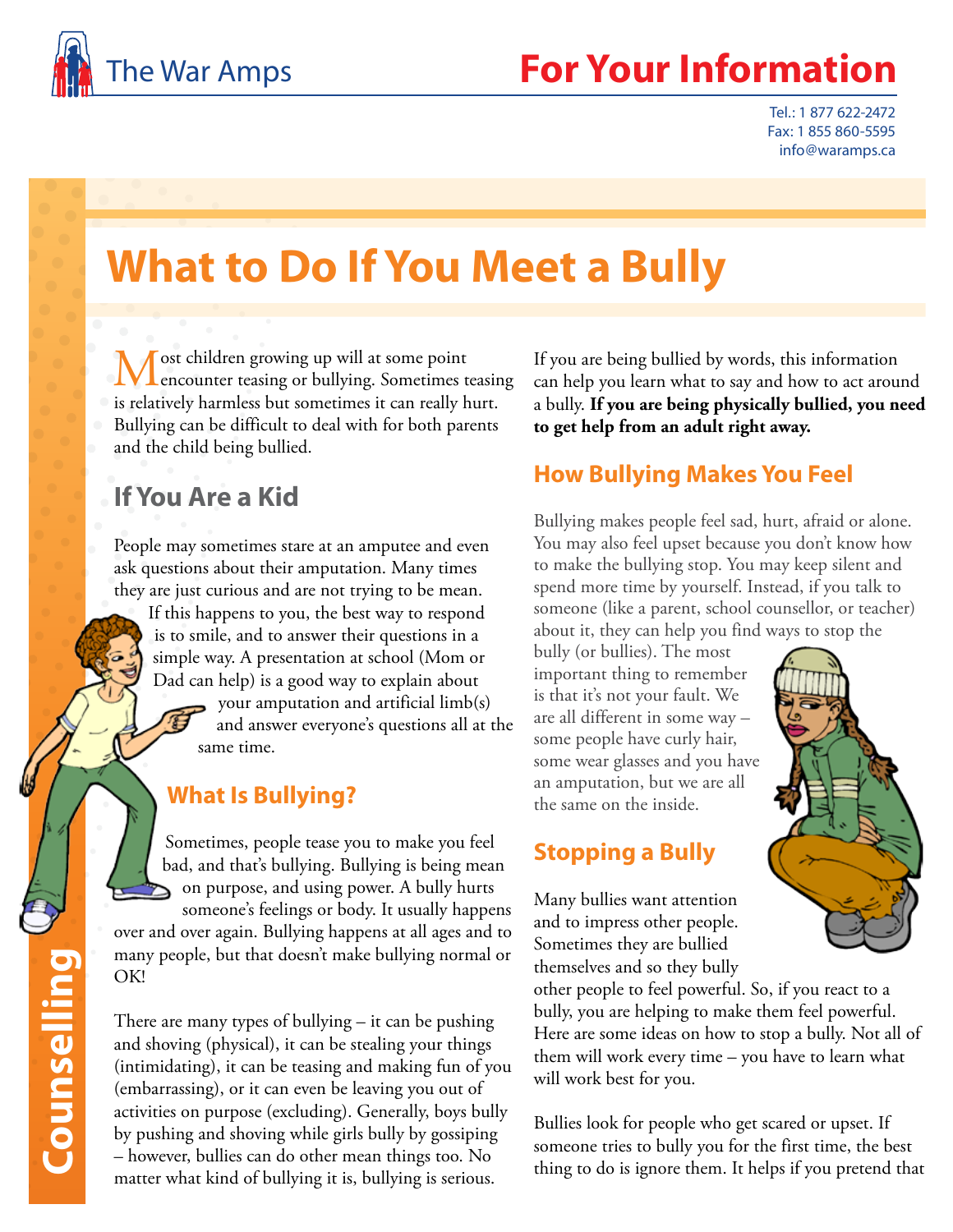

you don't care about what they are saying or doing. The bully might get bored and stop. Try walking away from the bully if they are teasing you. Find a different way to walk home from school, or stick around with other people.

If the bully keeps teasing you, then you need to stand up for yourself and answer them. Use a calm, but strong voice. Don't say things like "um, could you please stop" because that makes you look unsure. Also, use their name if you know it.

If the bullies are Brian and Kim, here are some sentences you can say to them:

- "Brian, that's bullying. Stop it."
- "Kim, leave me alone."
- "Brian, stop being mean."
- "Kim, you're trying to leave me out on purpose that's not fair."
- "So what Brian?"
- "Kim, can't you think of anything else to say?"

How you act is also very important. Act confidently, by standing tall and looking the bully straight in the eye when you talk to them. It is a good idea to practice sounding and looking confident at home in the mirror, with a friend or a parent. That way, if someone tries to bully you, they will see by the way you act that you are not afraid. And remember, asking for help is not tattling, it is being smart.

#### **Do's and Don'ts When You Meet a Bully**

**Do** stay with your friends **Do** use a strong voice and look them in the eye **Do** remember that you are important **Do** tell an adult about it

**Don't** stay in places where there is no one else **Don't** ask the bully "please" **Don't** show the bully that you are scared **Don't** try to fight the bully

## **Can You Help Someone Stop Being a Bully?**

There can be many reasons why someone becomes a bully, but underneath, they are just like everyone else. They want to be liked and accepted too. Bullies often do not have many real friends or all the great things that go along with friendship – kindness, support, understanding and fun. If you let the bully know that you will be nice to them if they STOP being cruel, and perhaps even include them in your group, this may help them to change their behaviour.

#### **What to Do If Nothing Seems to Work**

Sometimes no matter how hard you try nothing seems to work – the bully continues to tease and pick on you – what should you do? You need to get help from an adult – this could mean talking to your mom and dad and/or telling a teacher about what is happening. If the bully is being physical – punching, kicking pushing or shoving, you must tell an adult.

## **Tips for Teens**

During the teen years, bullying tends to be more verbal than physical. It can be direct like insults, or indirect like excluding people or spreading rumours. Try not to let what the bully or bullies say get to you since bullies don't pick on people who show strong self-confidence. Avoid places where bullies hang out, and talk to someone about it.

> Teens often feel pressured by their peers into bullying, or say nothing when they see someone being bullied. If you stick up for other people, bullies know that you are not afraid, and they will be less likely to bully you. Having supportive friends who will also stick up for you and staying involved in activities can really help.

> > Many of the issues facing amputees during the teen years are common to all teenagers, but amputees have the additional concern of dealing physically and emotionally with